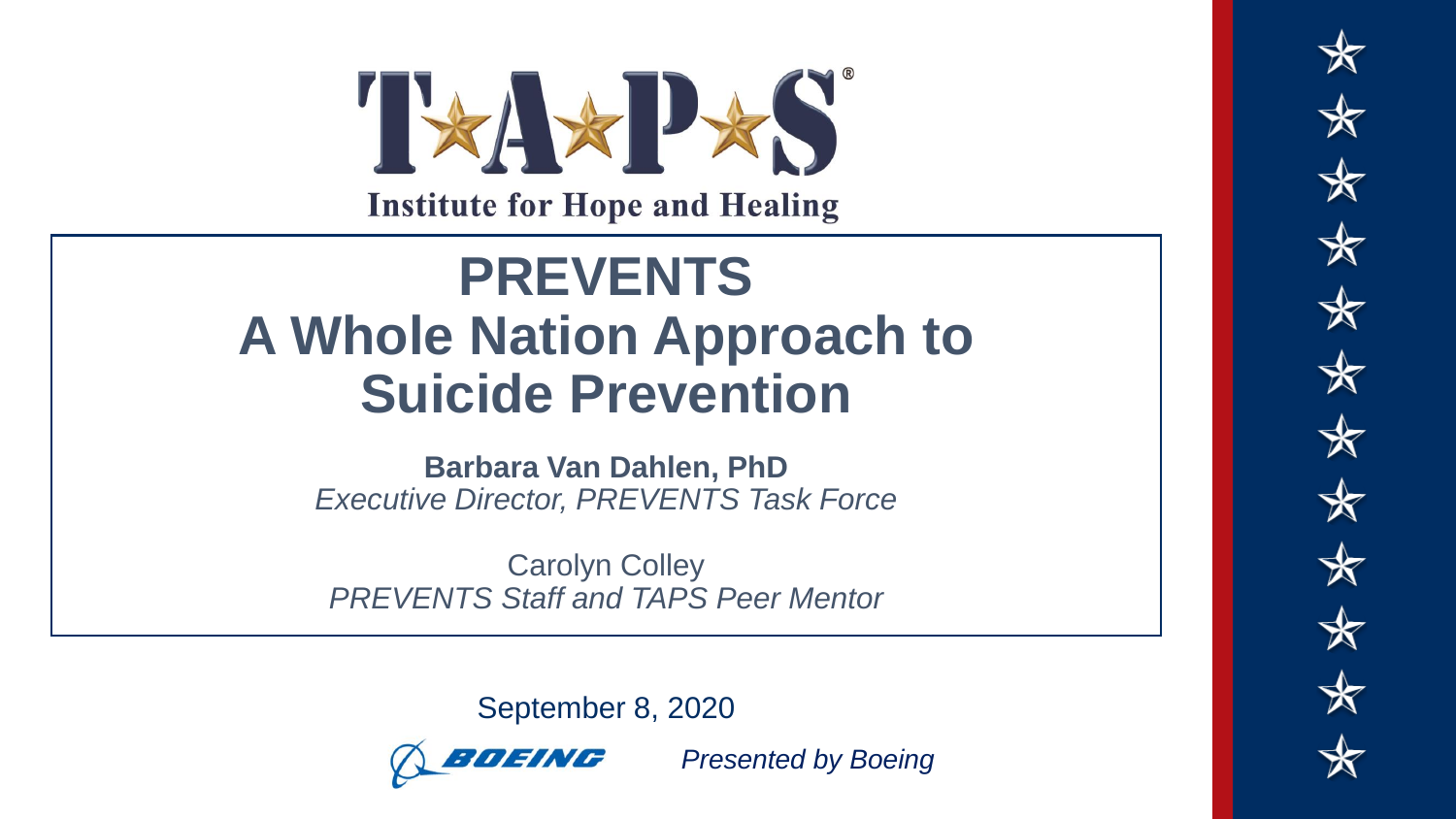### **About the TAPS Institute for Hope and Healing®**

Launched in March 2018 through an alliance with HFA, the TAPS Institute for Hope and Healing® serves as a resource and training center, providing programs for both professionals working in the field of grief and loss and the public.

*Please note: The information provided on this program is intended for educational purposes only.*



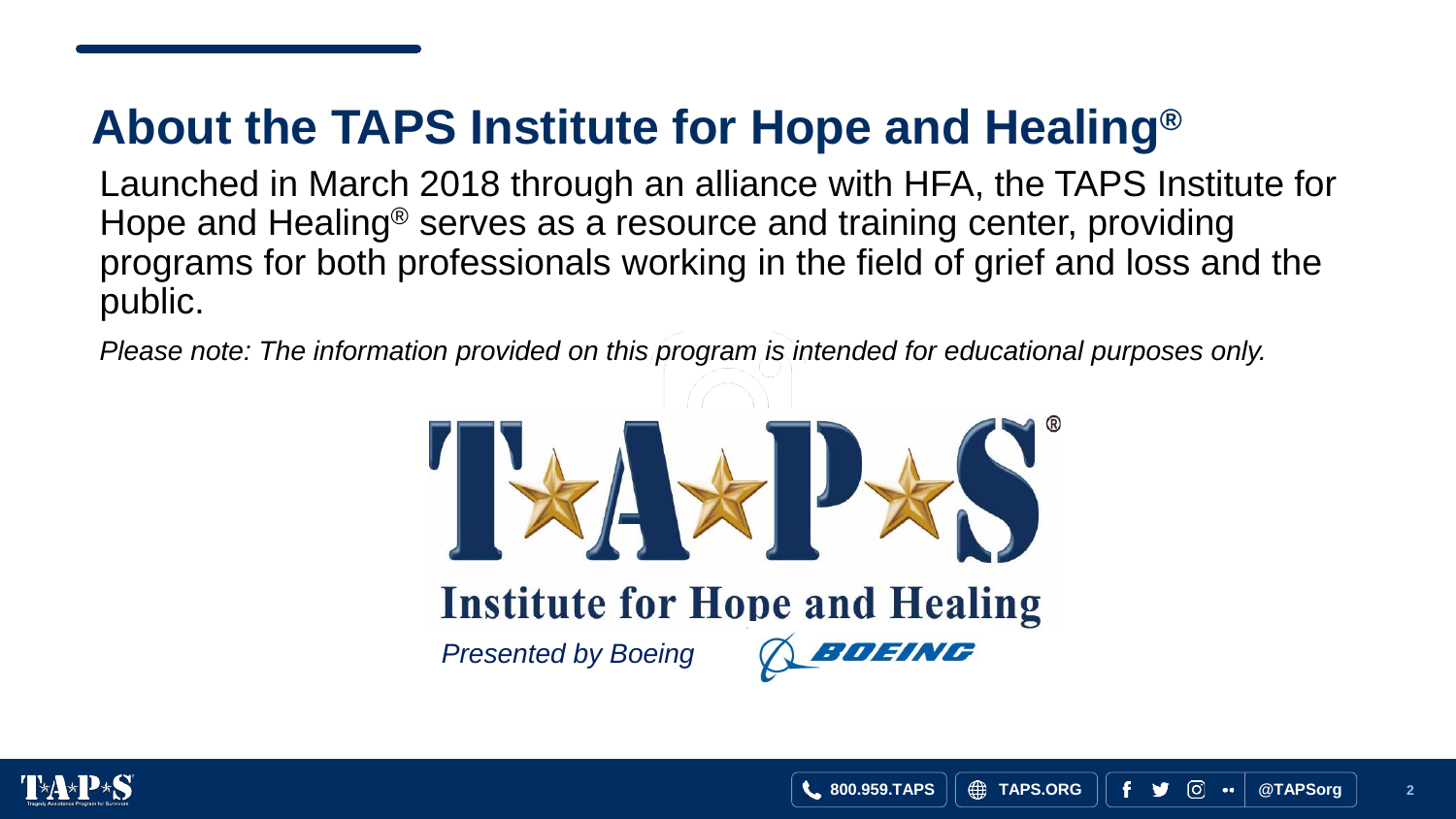

**National Suicide Prevention Lifeline 800-273-8255**

**REACH Website [www.wearewithinreach.net](http://www.wearewithinreach.net/)**

**TAPS phone line (staffed 24/7) 800-959-TAPS (8277)**

**TAPS Suicide Loss Support [www.taps.org/suicide](http://www.taps.org/suicide)**

Visit *taps.org/institute* to learn more and RSVP!



**3**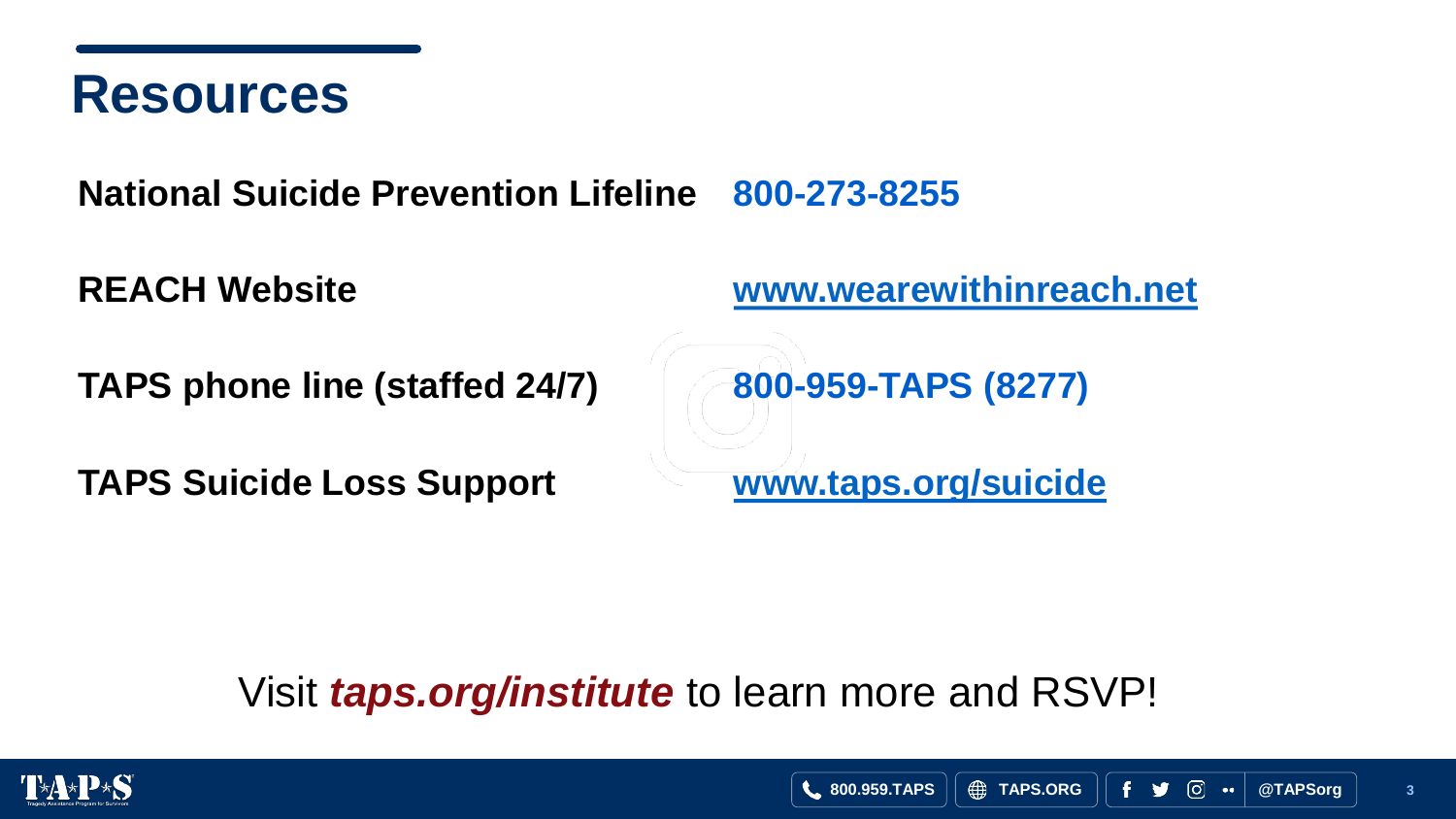# #REACH**NOW**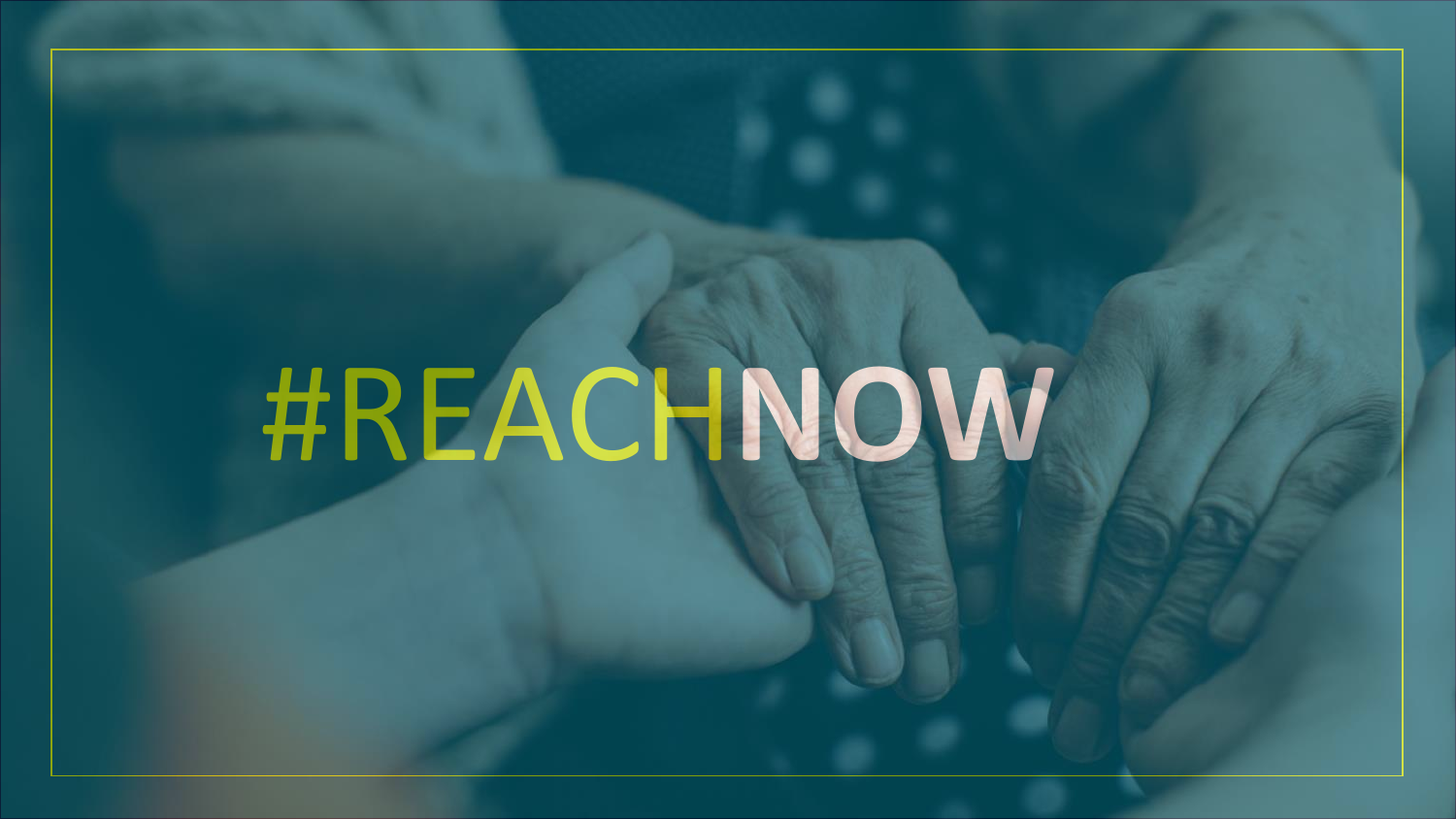

### www.weareallwithinreach.net





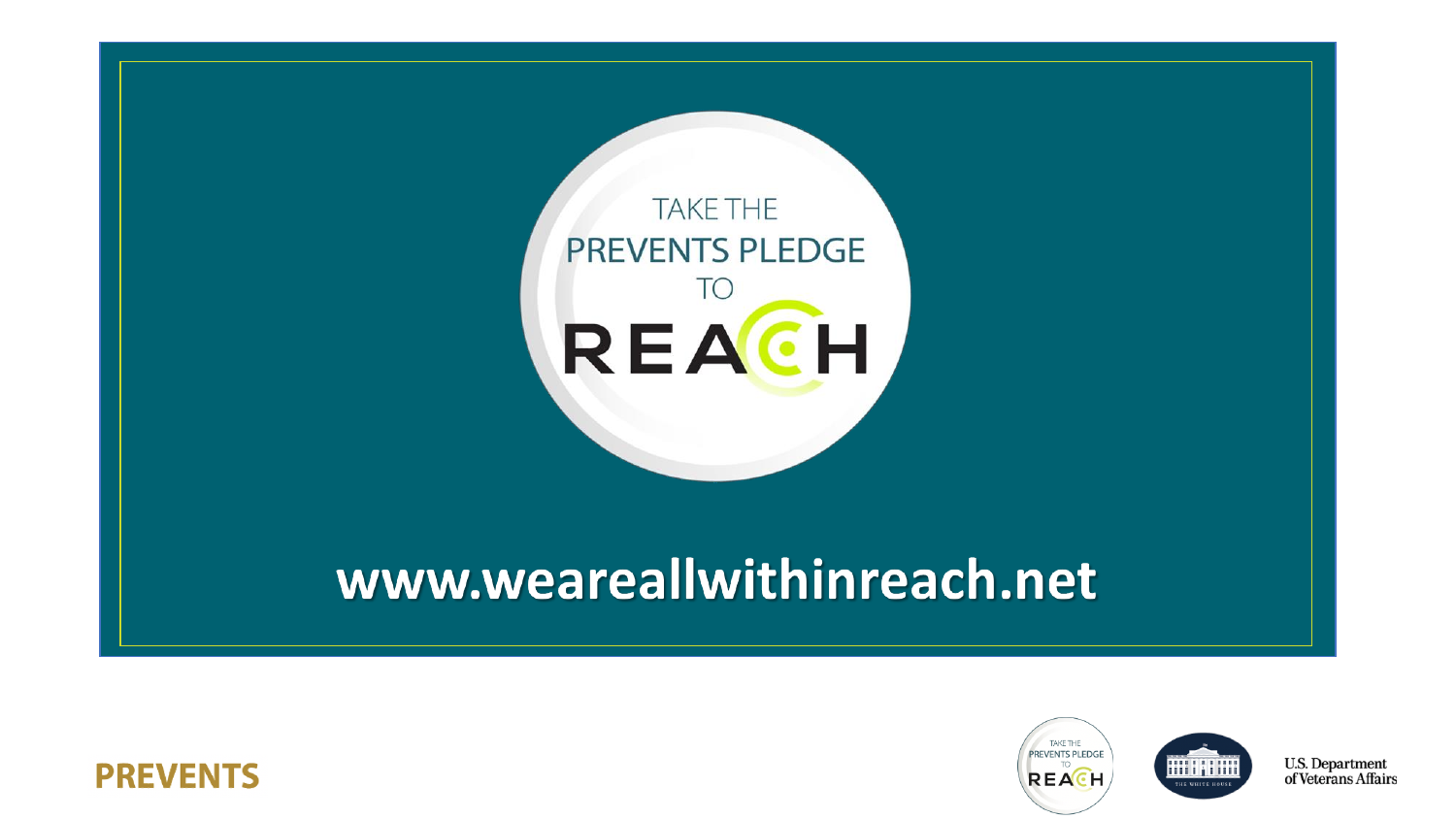

#### **#REACHNow**





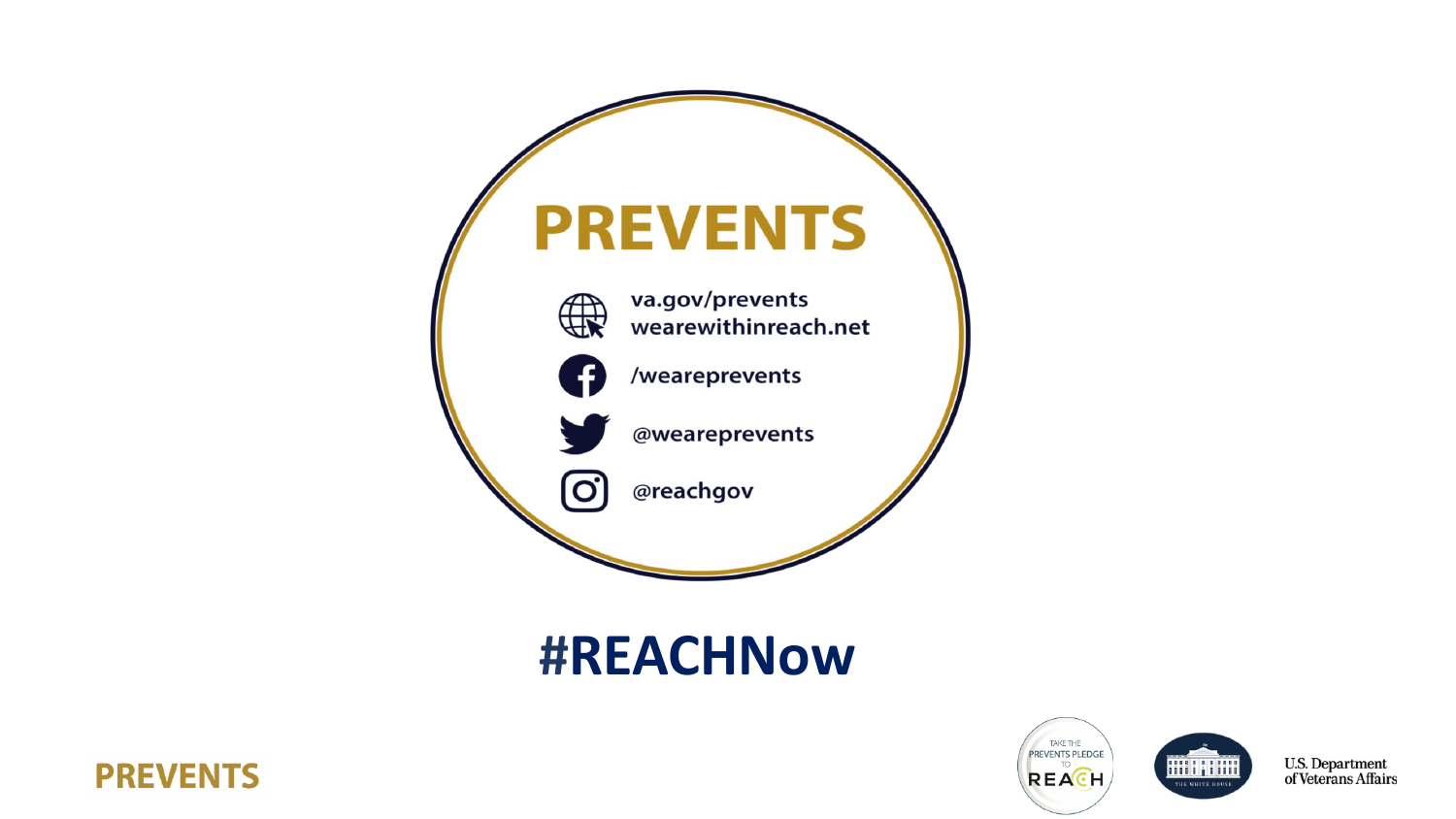## **PREVENTS Executive Order Task Force Office of the Secretary Department of Veterans Affairs**

**Barbara Van Dahlen, Ph.D. Executive Director [Barbara.VanDahlen@va.gov](mailto:Barbara.VanDahlen@va.gov)**

**Liz Barnes Deputy Executive Director [Sandra.Barnes@va.gov](mailto:Sandra.Barnes@va.gov)**

**Karen Migdail Senior Communications Advisor [Karen.Migdail@va.gov](mailto:Karen.Migdail@va.gov)**

> **Carolyn Colley Action Officer [Carolyn.Colley@va.gov](mailto:Christopher.Olson3@va.gov)**





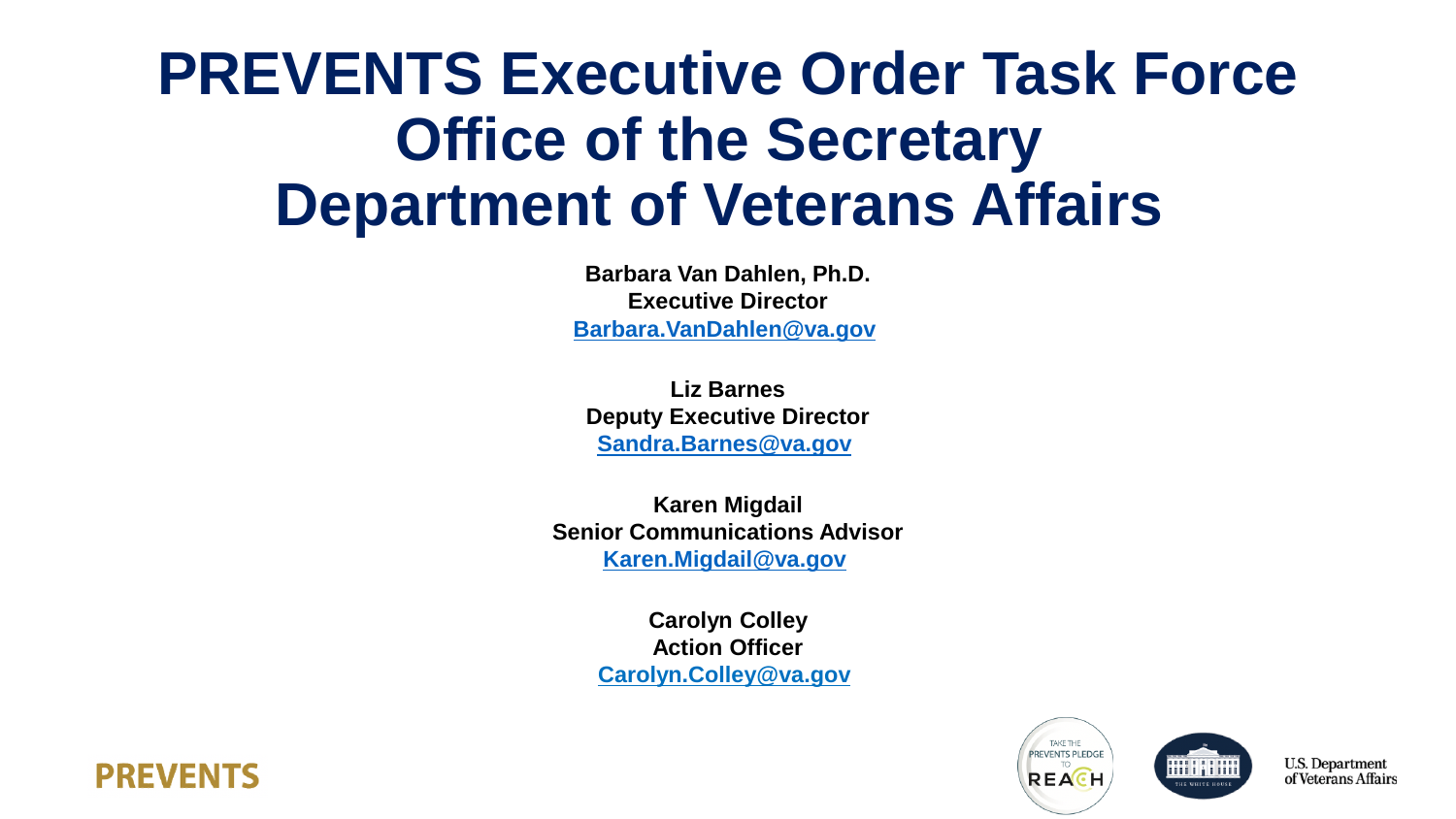## **Upcoming TAPS Institute Programs**

**September 15 Grief and Young Adults in Military-Connected Families** *Live Webinar, Noon-1:30 p.m. ET (CEs available)*

> **Heather L. Servaty-Seib, PhD, HSPP,** Professor of Counseling and Psychology, Purdue College of Education

**Shelly MacDermid Wadsworth, PhD,** Professor of Human Development and Family Studies, Purdue University

**October 13 A Time to Mourn, A Time to Dance: Finding Balance in the Midst of Grief** *Live Webinar, Noon-1:00 p.m. ET*

**Kenneth J. Doka, PhD, MDiv,** TAPS Advisory Board Member

#### Visit *taps.org/institute* to learn more and RSVP!



**8**